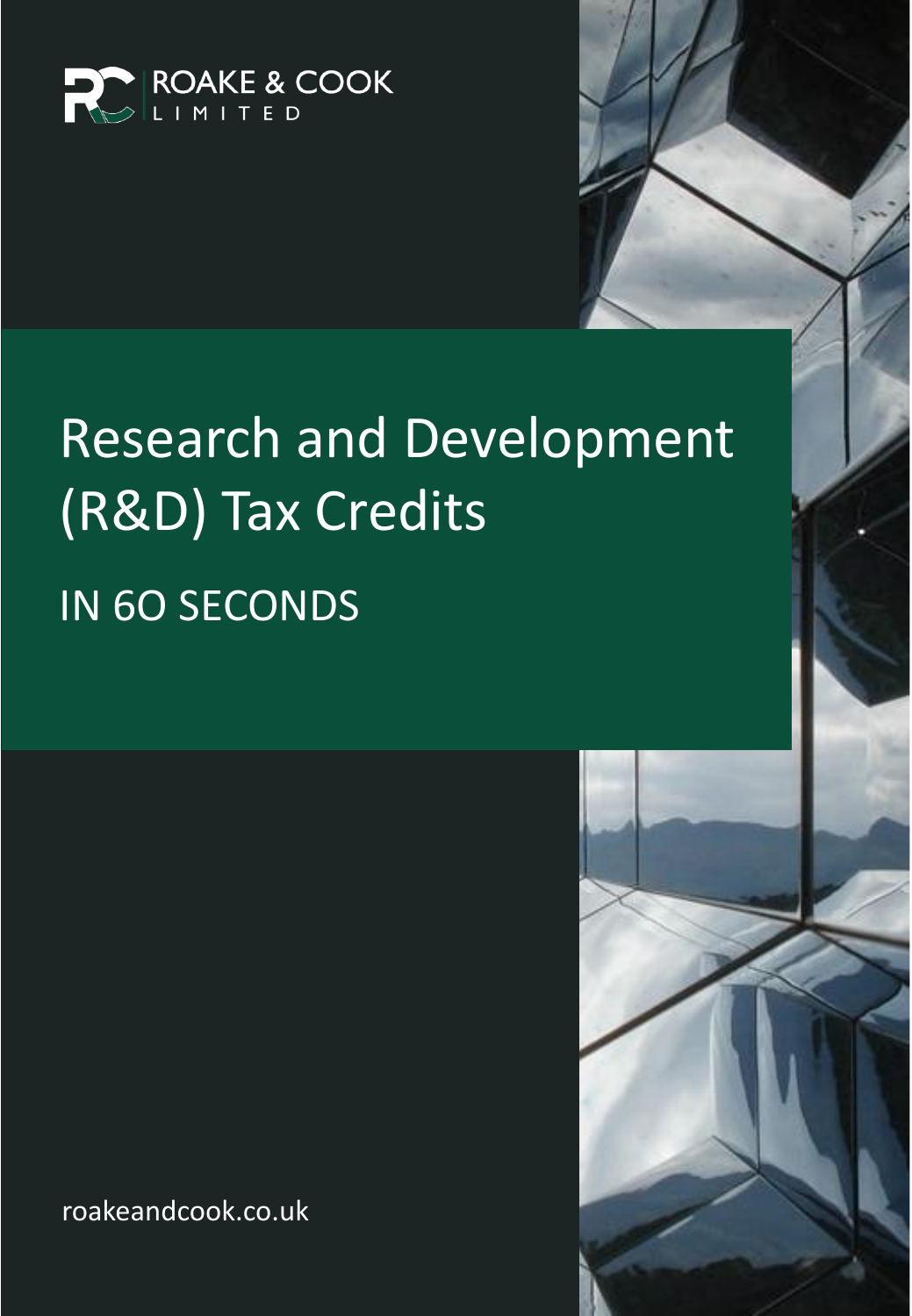

## Research and Development (R&D) Tax Credits

## IN 6O SECONDS

## What are R&D tax credits?

R&D tax credits are a government scheme introduced to encourage innovation in the UK. They are a tax relief that may reduce your Corporation Tax bill and/or result in a payable tax credit.

#### Who is eligible?

- Limited companies in the UK that are subject to Corporation Tax; and
- Have undertaken qualifying research and development activities; and
- Incurred costs relating to those activities.

#### What qualifies as R&D?

- You may research or develop a new process, product or service or improve an existing one
- Project must aim to create an advance in the overall field, not just for your business
- Project must relate to an existing trade or one you intend to start following R&D
- Project can still be an advance if being developed elsewhere but it is not publicly known or available

#### What are the benefits?

- Small and medium-sized enterprises (SMEs) can receive tax relief of up to 230% on their qualifying R&D costs
- Can claim a tax credit if the company is loss making, worth up to 14.5% of the surrenderable loss
- RDEC scheme available for larger companies